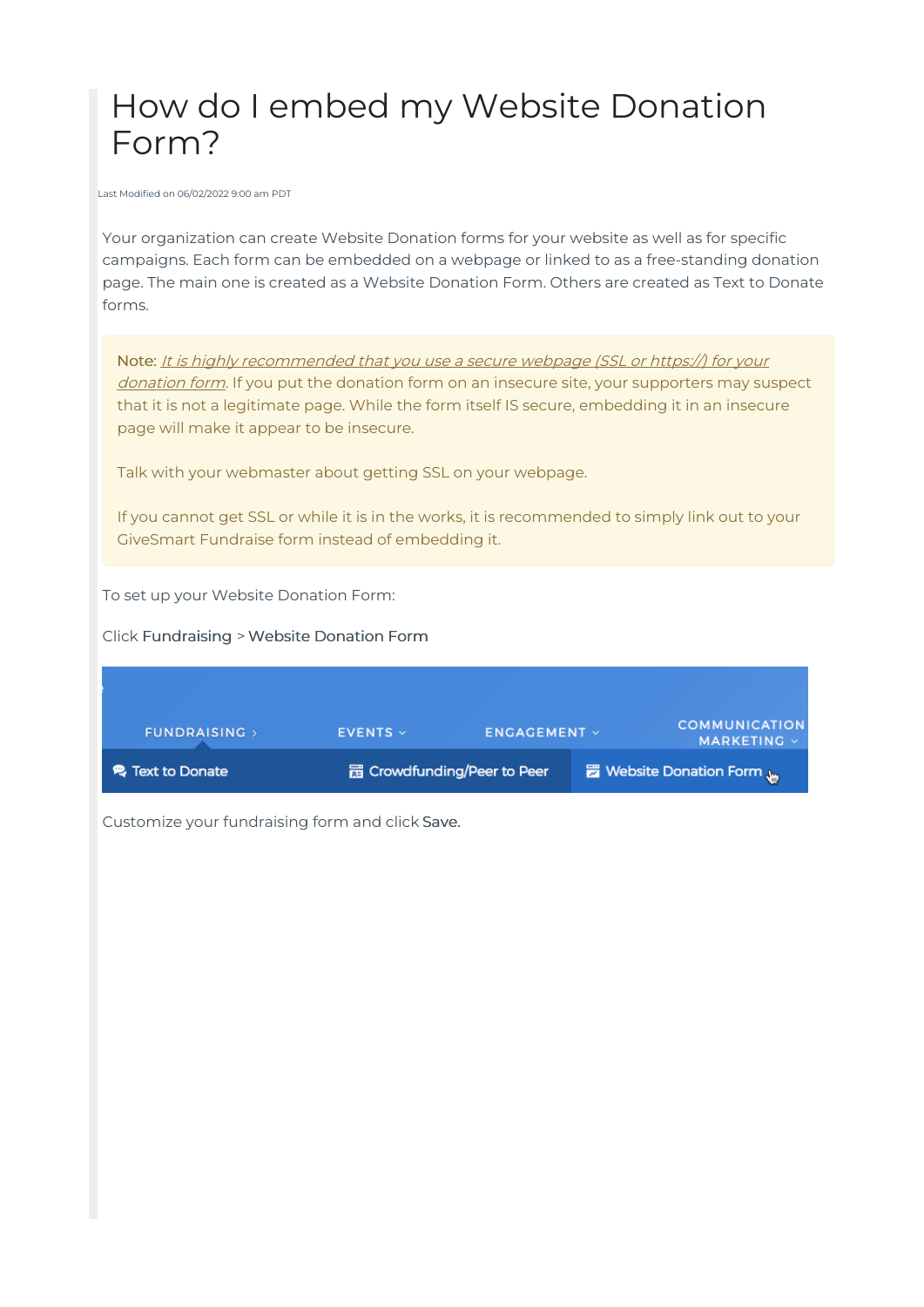#### **A Website Donation Form**

| Manage Sections $\star$      |
|------------------------------|
|                              |
| Payment Type<br>$\checkmark$ |
|                              |
| Logo and Branding            |
| <b>Suggested Amounts</b>     |
| <b>Matching Donations</b>    |
| <b>Recurring Donations</b>   |
| Contact Information          |
| Payment Information          |
| <b>Promotional Codes</b>     |
| Footer Message               |
| Form Submit                  |
| Receipts and Notifications   |
| <b>Embed Code</b>            |
|                              |



Promote this link on your website and by email, social media, and text. Secure Link: https://app.mobilecause.com/form/b-izpw

### Option #1: If you DO NOT have a secure (SSL) and mobile responsive website

Find the Secure Link at the bottom of the form builder, beneath the Save button. You can copy this link and direct the "Donate" button on your website to link to this address.

Receipts and Notifications

**Embed Code** 

Promote this link on your website and by email, social media, and text. Secure Link: https://app.mobilecause.com/form/b-izpw

Option: This link can be shared directly to promote your online giving campaign.

### Option #2: If you DO have a secure (SSL) and mobile responsive website

Cut and Paste embed code into the HTML of a page on your website.

We highly recommend our users with responsive websites to change the width of the iFrame to "100%" so that the frame will resize with different phone screens.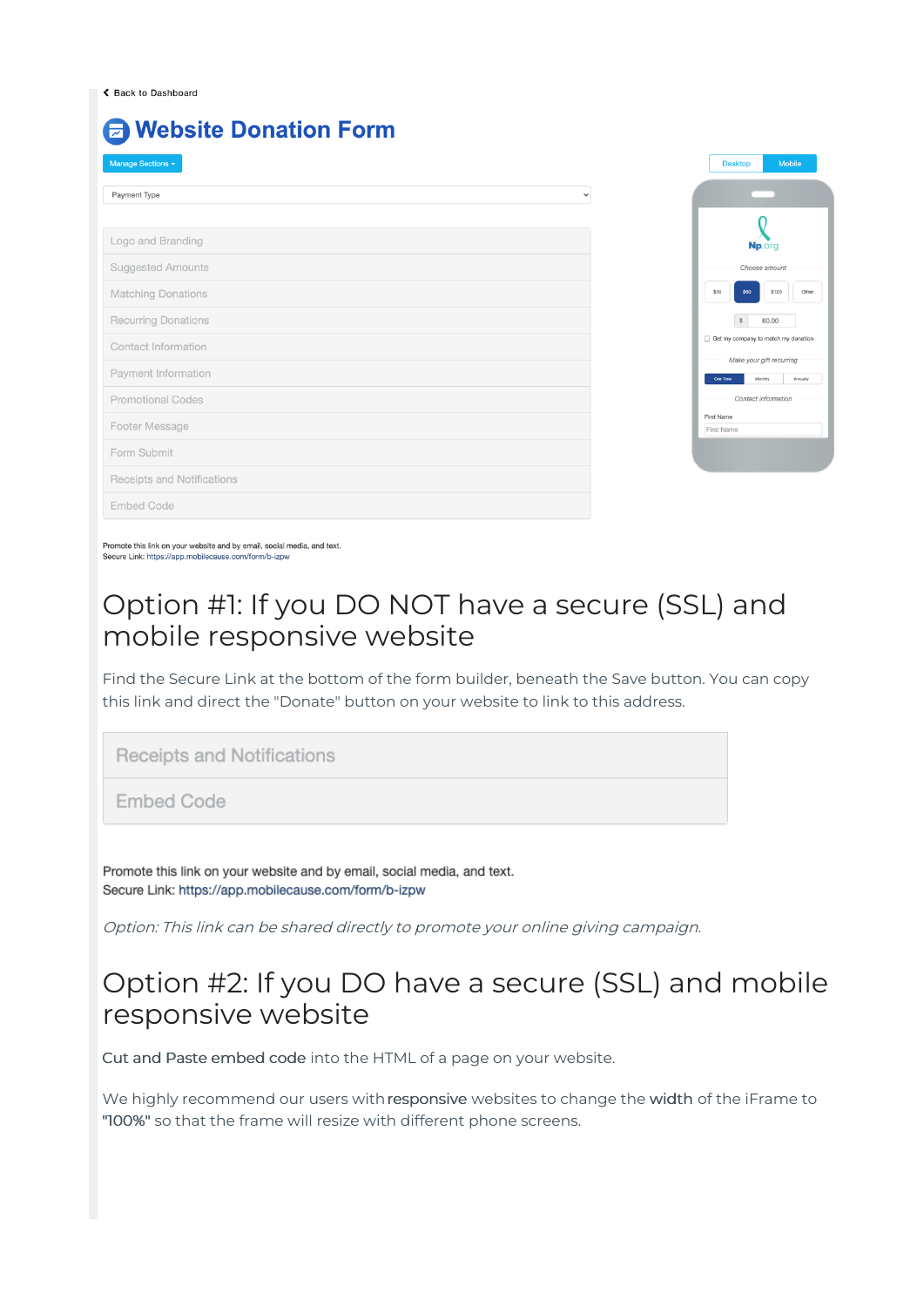**Embed Code** 

#### **Form Embed**

#### Embed this code to place a secure form on your web site  $\bigoplus$

<iframe id="mc-donation" src="https://app.mobilecause.com/form/b-izpw?utm\_source=e mbed&utm\_medium=page&utm\_campaign=general" width="100%" height="1666" overflow="sc roll" onLoad="window.scrollTo(0,0);"></iframe>

To change the size of this online form, edit the height and width dimensions within the Embed Code.

## Example WordPress HTML editor

| Dashboard<br>☎                     | <b>Add New Page</b>                                                                                                                 |      |
|------------------------------------|-------------------------------------------------------------------------------------------------------------------------------------|------|
| <b>Posts</b>                       | <b>Donate</b>                                                                                                                       |      |
| <b>P<sub>1</sub></b> Media         |                                                                                                                                     |      |
| ℰ<br>Links                         |                                                                                                                                     |      |
| Pages                              | <sup>g</sup> 1 Add Media<br><b>Visual</b>                                                                                           | Text |
| <b>All Pages</b><br><b>Add New</b> | link<br>b-quote<br>del<br>ins<br>li<br>code<br>img<br>ul<br>ol<br>b<br>more<br>close tags                                           | ×    |
| <b>Comments</b>                    | <iframe <br="" id="mc-donation" src="https://app.mobilecause.com/form/b-izpw">width="100%" height="1501" overflow="scroll"</iframe> |      |
| Appearance                         | onLoad="window.scrollTo(0,0);">                                                                                                     |      |
| Plugins                            |                                                                                                                                     |      |
| <b>Users</b>                       |                                                                                                                                     |      |
| <b>Tools</b>                       |                                                                                                                                     |      |
| <b>Settings</b><br>H               |                                                                                                                                     |      |
|                                    | Word count: 0<br>Draft saved at 4:16:42 pm.                                                                                         |      |

Embed a different donation page: You can replace the src= link in the code to embed any donation page from your GiveSmart Fundraise account.

<iframe id="mc-donation" src="https://app.mobilecause.com/form/b-iz pw" width="100%" height="1501" overflow="scroll" onLoad="window.scr  $011To(0,0);$ "></iframe>

Note: Every website is a little different. You will need to work with your webmaster to correct